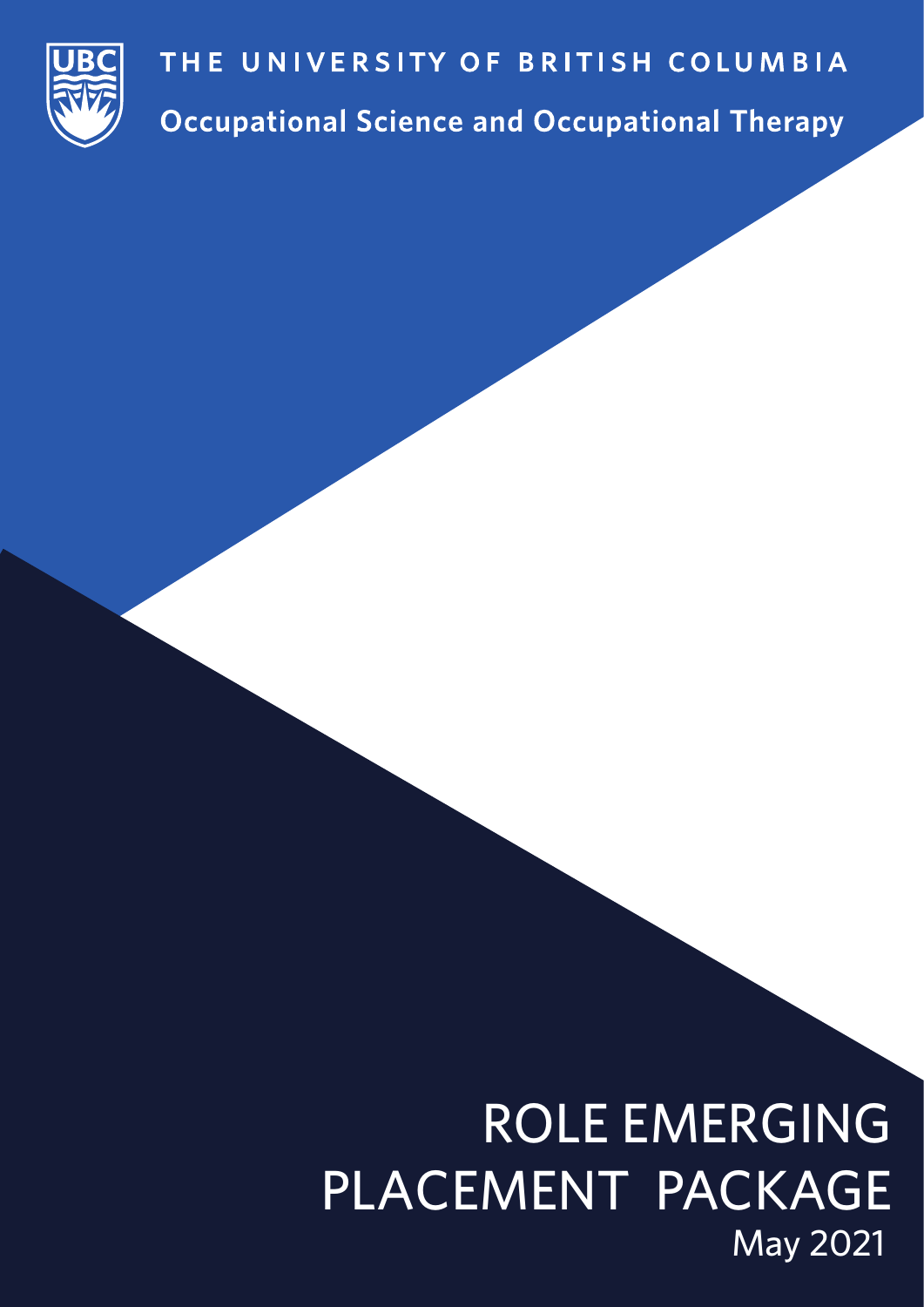

**Occupational Science and Occupational Therapy** 

P: 604 827 5392 | F: 604 822 7624 os.ot@ubc.ca | www.osot.ubc.ca

# **The Role Emerging Placement**

# **Introduction:**

The graduate Program in Occupational Therapy at UBC is designed to equip the students with the skills, attitudes, and knowledge needed for a career in clinical practice.

This document outlines the role emerging placement roles and responsibilities and includes suggested objectives provided by the student's Occupational Therapy program ([Appendix A](http://sandbox1-med-fom-osot.sites.olt.ubc.ca/files/2022/01/Appendix-A-Objectives-and-Ideas-to-Facilitate-Teaching-and-Learning-in-a-Role-Emerging-Placement.pdf)) and Role Emerging Infographic ([Appendix B](https://sandbox1-med-fom-osot.sites.olt.ubc.ca/files/2022/01/Appendix-B-MOT-Role-Emerging-Infographic.pdf))

# **Philosophy of the Occupational Therapy Program at UBC University:**



Throughout the curriculum, a lifespan approach is implemented. Self-directed learning is encouraged throughout the curriculum. There is an increased emphasis on health, wellness, health promotion and disease prevention. There is an increased emphasis on management, entrepreneurial and communication skills to participate in expanding professional roles (e.g. consulting, marketing, client advocacy, community program

development, etc.).

# **New Trends in Occupational Therapy Roles:**



Occupational Therapists are more frequently engaged in private clinical practice or employed as consultants by industry, insurance companies, schools and government agencies. There is a broadening scope of practice (i.e. promotion of health and prevention of illness and disability), case management, such that it is not just medically based.

**The promotion of health and prevention of illness and disability orientation of the Health Care System in BC:**



Consumers are playing a more active role in defining their needs. As a result of the restructuring of health care delivery, many rehabilitation services to various clientele (e.g. pediatrics, psychiatry, intellectual impairment, substance abuse, Alzheimer's, etc.) are based in community agencies.

# **Desired Learner Outcomes of this Placement include:**

- Increased awareness of community agencies, programs and services (socio-cultural context)
- $\rightarrow$  Develop skills in program development (needs assessment/budget)
- $\rightarrow$  To enhance resourcefulness physical, human and financial
- $\rightarrow$  To provide staff with an increased understanding of the role of Occupational Therapy within the agency/community
- $\rightarrow$  Enhanced communication skills with multiple stakeholders (client, staff, government agencies)
- $\rightarrow$  Increased advocacy efforts.

# **Desired Site Outcomes of this Placement include:**

- $\rightarrow$  Introduction to OT role and services
- $\rightarrow$  Program development based on agency needs
- $\rightarrow$  Clientele receives enhanced care for 7-14 weeks each year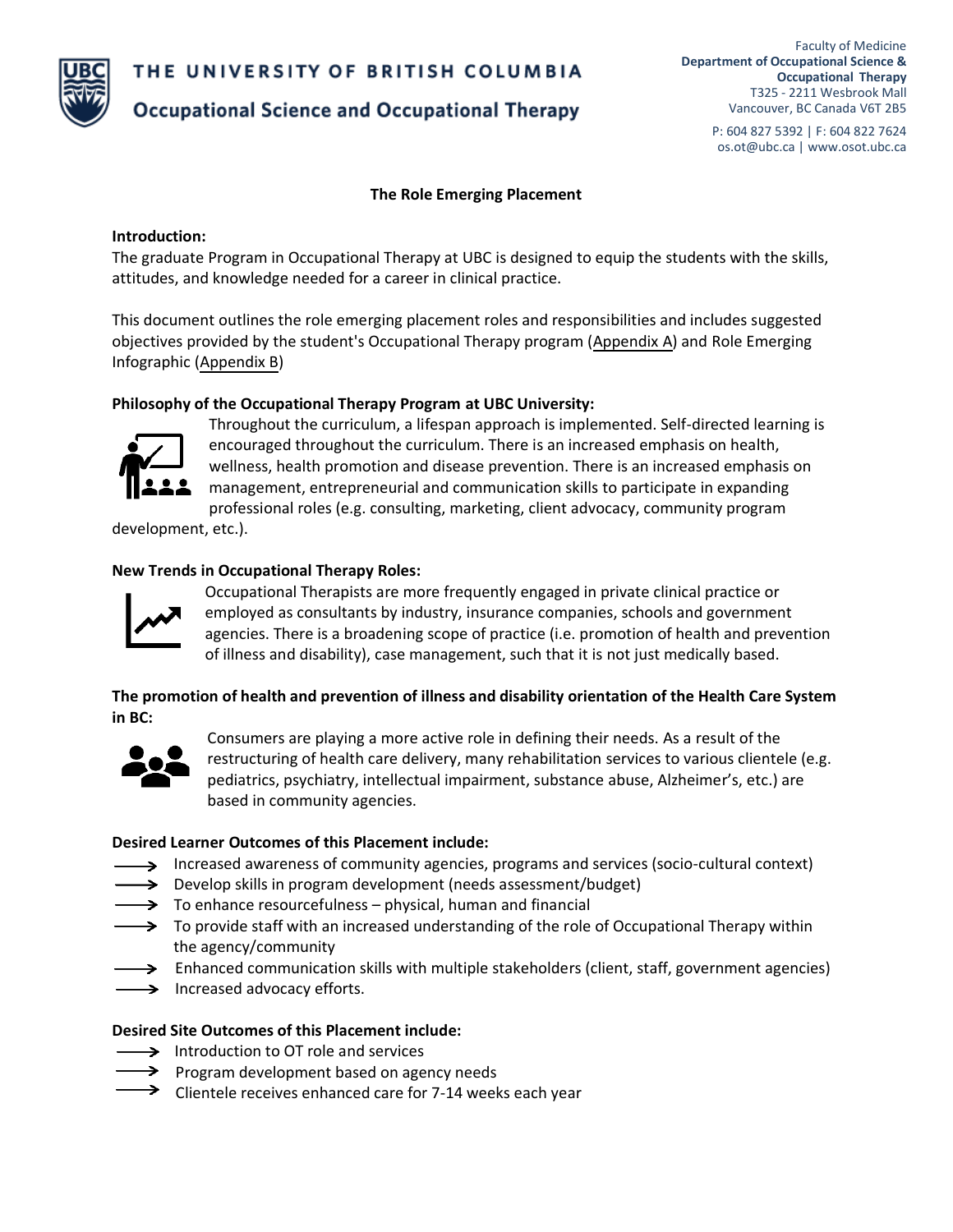

# **Occupational Science and Occupational Therapy**

P: 604 827 5392 | F: 604 822 7624 os.ot@ubc.ca | www.osot.ubc.ca

#### **Structure and Organization:**



The 7-week, level 3 placements in term 5 of OSOT 558 Fieldwork III course is when role emerging placements occur. We do our best to ensure that each agency/program will receive at least two (2) students at the same time to encourage peer teaching and learning. Each group of students will be supervised by an Occupational Therapy faculty

member or an Occupational Therapist working in the community (from now on this person will be referred to as an off-site supervisor).

If convenient and appropriate, students may meet with their site contact person and their off-site OT prior to starting the clinical experience.

Students are expected to complete daily tracking of their workflow and submit periodic reflective journal entries to the academic fieldwork coordinator at UBC. At any time the agency/onsite and offsite supervisors can request to review the student journal entries. Supervision:

# **Offsite supervision:**



Each group of students will be supervised by an off-site supervisor (member of the COTBC) for an average of one  $\frac{1}{2}$  day/week. The supervision will be based on a consultative model; the supervisor will provide direction/guidance as needed, as well as discuss Occupational Therapy theories and concepts related to the particular placement. The off-site supervisor will also assist the students in affirming their roles within the agency/program. Lastly, the

offsite supervisor will be used as a 'sounding board' for new ideas/concepts, as well as for new approaches to problem-solving. The students will be required to keep a journal to assist them with the reflection process as well as to use it as a planning tool for the supervisory meetings. The pairing of students will offer students the opportunity to discuss and refine ideas amongst themselves, prior to meeting with the off-site supervisor.

#### **Onsite Supervision:**

We require a liaison for the students who is accessible at the agency for day-to-day operations. For example, orientation to the agency, policies, computer access and safety.

#### **Student Evaluation:**

The same evaluation tool (CBFE) and process will be followed as per traditional placements.

- $\rightarrow$  If deemed appropriate, a learning contract can be utilized, in order to establish learning objectives and how they will be achieved (resources, strategies and evaluating outcomes)
- $\rightarrow$  As well, the agency/program will provide feedback to the off-site supervisor at the end of the placement, so that pertinent information concerning student's performance can be considered
- $\rightarrow$  The student must also complete the Student Evaluation of the placement as for a traditional placement
- Students are encouraged to provide peer evaluation to their student partner
- Students are expected to review and refer to role responsibilities as outlined in the roleemerging package provided to all students completing a role-emerging placement